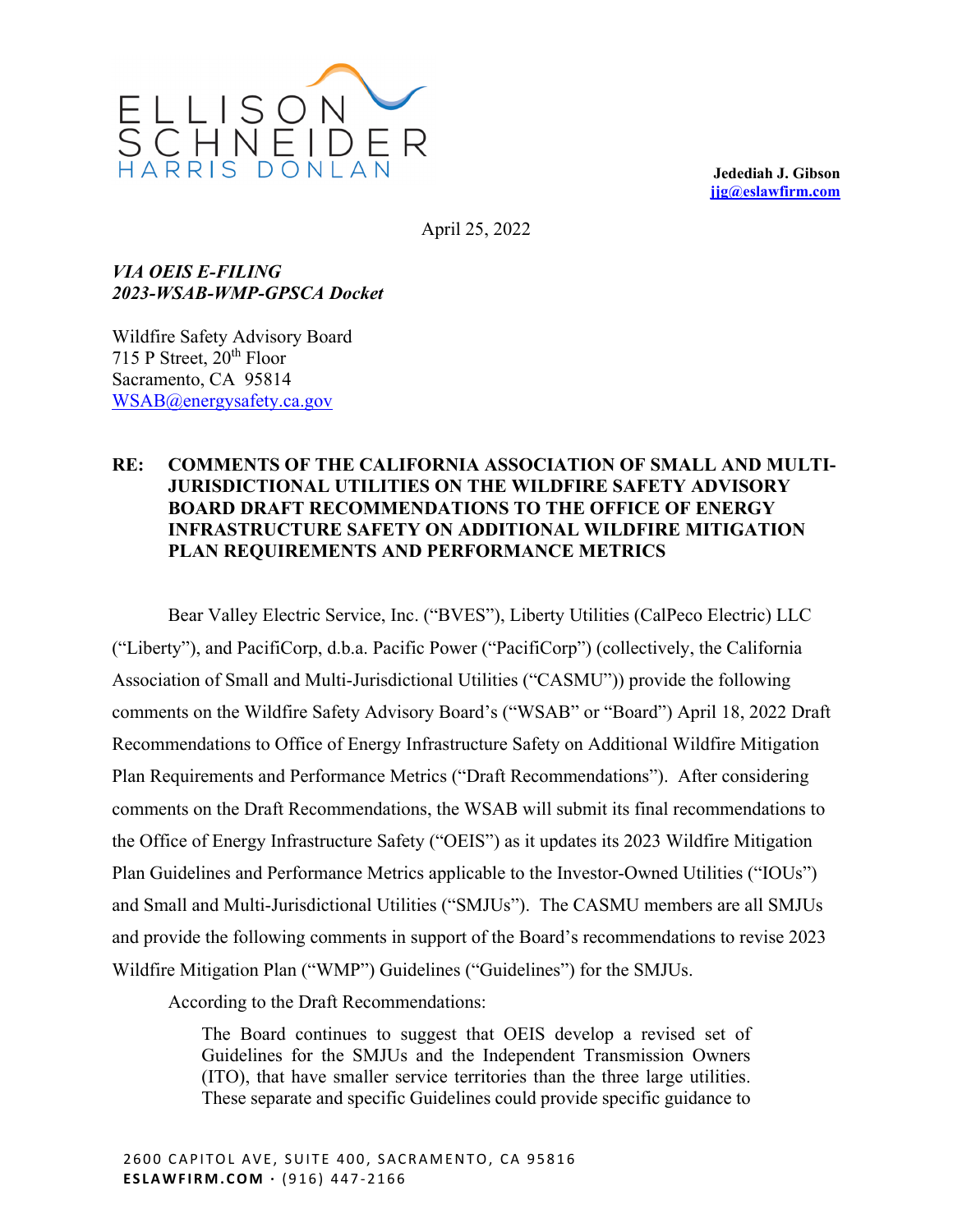the SMJUs and ITOs to help them best allocate limited resources and potentially relieve these smaller entities from more detailed reporting requirements that are more applicable for the large IOU service territories.

OEIS should consider a simplified template such as those the Publicly Owned Utilities (POUs) are now including generally in their WMPs, per the Board's request and recommendation. These summary templates may be too simplified for the large IOUs, but perfectly acceptable and reasonable for the smaller SMJU and ITO WMPs. At the same time, OEIS should continue to ensure that these jurisdictions are still providing WMPs that provide reviewers the information they need to understand wildfire risks, mitigation activities, and plans and targets in these areas.<sup>1</sup>

In consideration of the smaller service territories and more limited resources of the SMJUs, the

Draft Recommendations include the following Board recommendation:

OEIS should consider creating separate guidelines for the SMJUs and ITOs and consider relieving them of some of the reporting requirements, while at the same time continuing to ensure sufficient information for understanding of wildfire mitigation efforts. $2$ 

CASMU supports the Board's Draft Recommendations and encourages the Board to adopt its recommendations as drafted. The Draft Recommendations recognize the unique characteristics and more limited resources of the CASMU members. Furthermore, the Draft Recommendations are consistent with prior recommendations from the Board<sup>3</sup> as well as direction from OEIS which has stated that it "will consider creating differentiation of WMP Guidelines for the SMJUs ... as part of the 2023 WMP Guidelines or beyond."<sup>4</sup>

CASMU appreciates this opportunity to provide comments and looks forward to working with the Board, OEIS, and interested stakeholders to further refine the 2023 WMP Guidelines.

<sup>&</sup>lt;sup>1</sup> Draft Recommendations, p. 12.

<sup>&</sup>lt;sup>2</sup> Draft Recommendations, p. 13.

<sup>&</sup>lt;sup>3</sup> See, e.g., the Board's June 28, 2021 Recommendations on the 2022 Wildfire Mitigation Plan Guidelines, Performance Metrics, and Safety Culture Assessment, pp. 6-7, available at https://energysafety.ca.gov/wp-content/uploads/docs/misc/wsab/recommendations-on-the-2022-wmpguidelines-issued-6.30.21.pdf.

<sup>&</sup>lt;sup>4</sup> OEIS October 29, 2021 Analysis and Recommendations on the Wildfire Safety Advisory Board's 2021 Recommendations Report, p. 16, available at https://energysafety.ca.gov/wpcontent/uploads/docs/misc/wsab/2021-energy-safety-recommendations-to-cpuc-on-wsab-report-8389.cfinal.pdf.